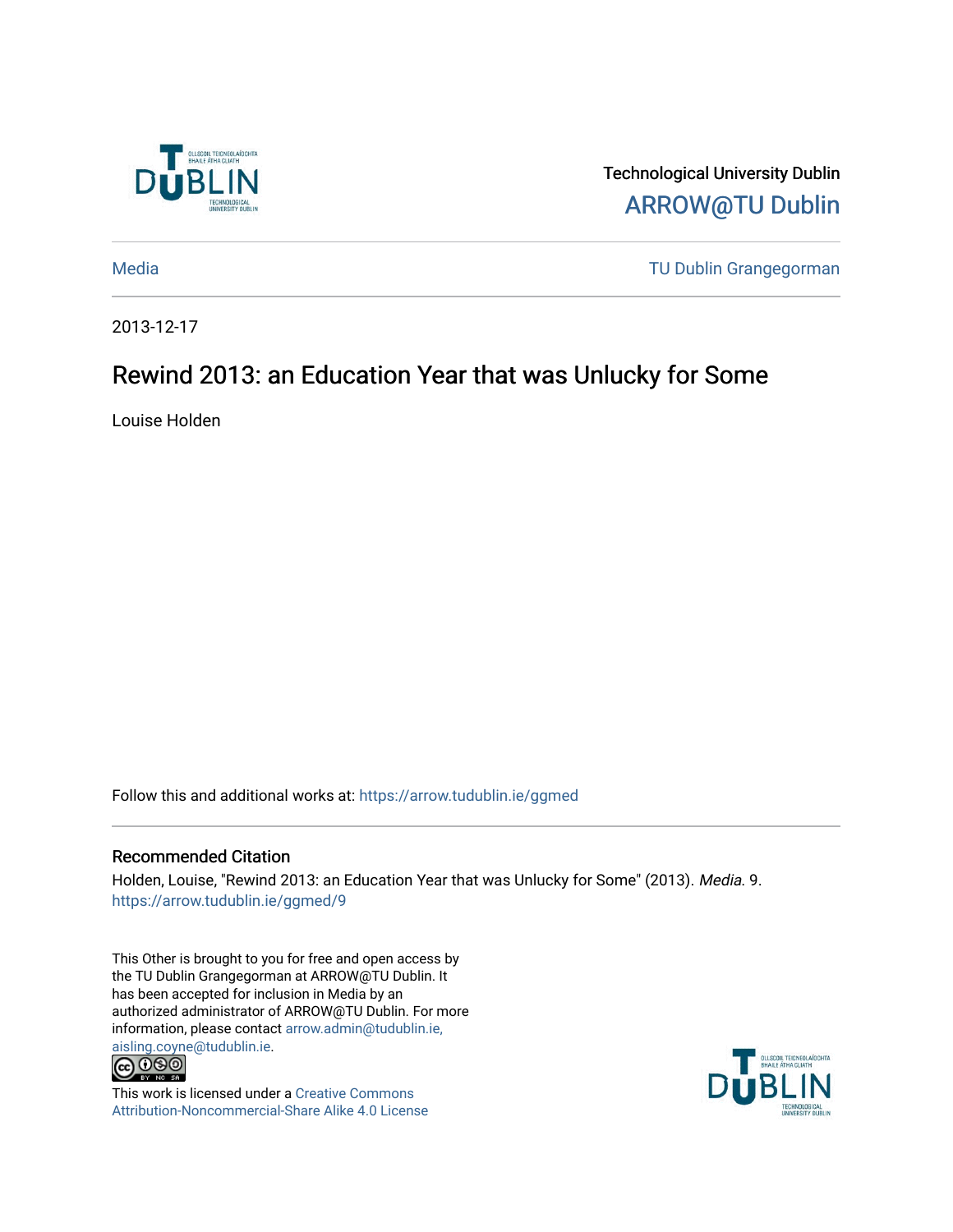# Rewind 2013: an education year that was unlucky for some

**Louise Holden**

Tue, Dec 17, 2013, 00:00

#### 1**A**

STI on the march

The recalcitrant union kept itself in the headlines all year in a pitched battle with the

Government over Haddington Road. As the only public service union to remain outside the agreement, the union is about to ballot for the third time. Another "no" vote threatens to close a majority of second-level schools from January 17th. Younger teachers stand to lose most in pay terms if the union rejects Haddington Road again. In theory, job losses could be next.

2

#### **Bad faith**

An INTO survey of primary teachers suggested a large degree of unwillingness to teach religion and a system-wide over-use of school time for sacramental preparation. In a period when the Minister is trying to put more emphasis on literacy and numeracy, the findings did not go down well.

#### 3 **Big news for Limerick**

The European Investment Bank signed off on a €100 million loan to the University of Limerick to fund a city-centre student village as part of the university's €224 million capital development plan. The development will see new medical, pharmaceutical and engineering facilities and a new library.

Other players include Limerick City and County Council, which is looking to tie the development in with its own plans for the opera centre site. Limerick Institute of Technology and Mary Immaculate College may also have a footprint in the scheme.

Teachers are doing it for themselves This year

saw the inaugural Electric Picnic for teachers, Féilte, the Festival of Education in Learning and Teaching Excellence. There was no inflatable chapel or silent disco, but the event marked a new era for teacher-led innovation as 400 attended this festival of ideas in Dublin. It was hugely oversubscribed and is expected to be even bigger next year

#### DIT on the move

The third-level college is physically moving to Grangegorman (stubborn petrol stations notwithstanding), but perhaps a more significant move this year for DIT was the appointment of Dr Tom Collins is as chairman of the DIT governing body. The move has been seen as a serious fillip to the institute's bid for technological university status.

Dr Collins is a colossus of Irish higher education. He is chairman of IT Blanchardstown and was previously the president of Dundalk Institute of Technology as well as interim president of NUI Maynooth.

With Collins at the helm, the process of steering DIT to technical university status should be all the